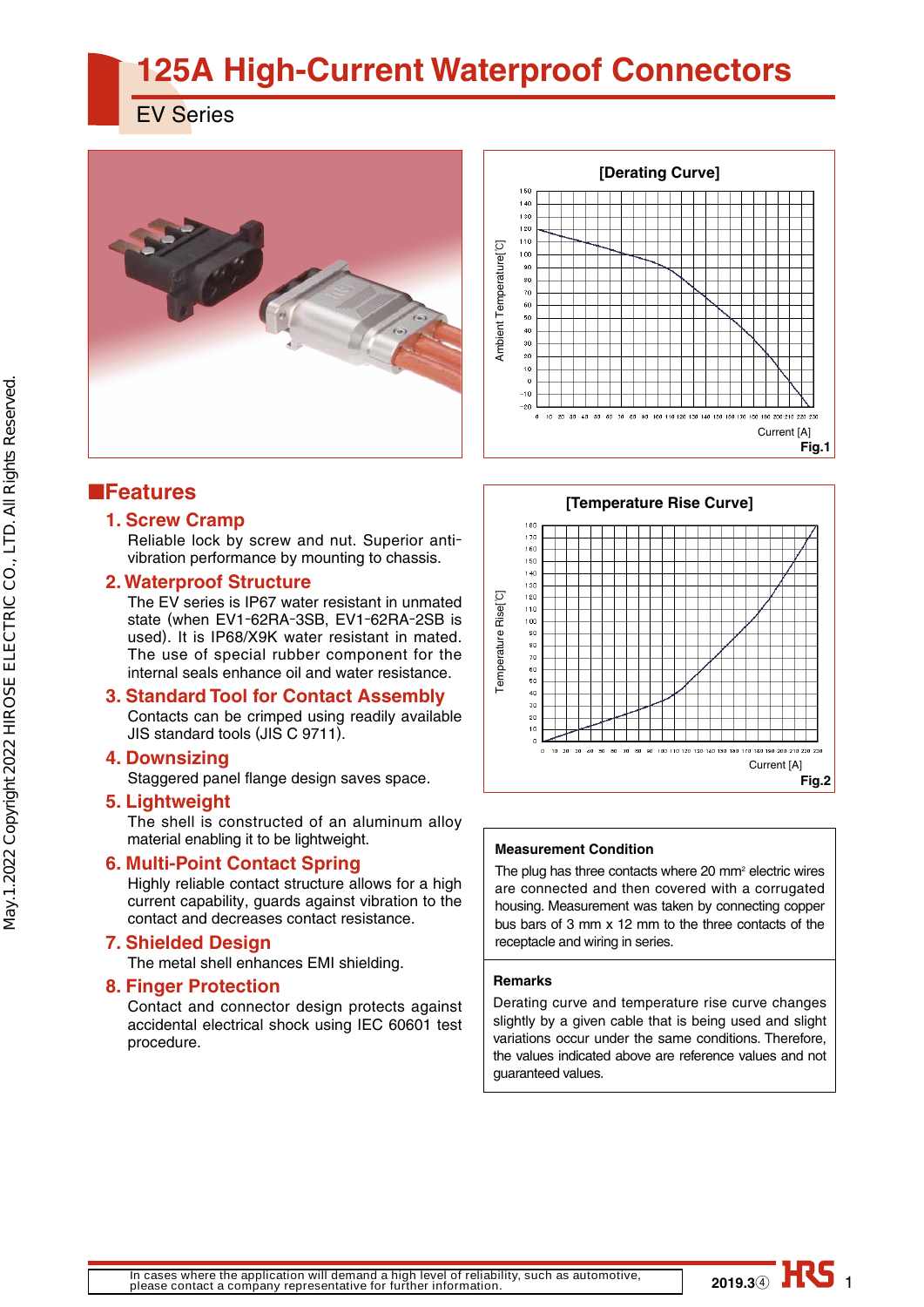# ■**Product Specifications**

|         | Current rating | 125A (180A max. *1)<br>(Per cable specification and derating curve) | Operating<br>Temperature            | -40 to $+150^{\circ}$ C<br>(Including temperature rise by current flow) |
|---------|----------------|---------------------------------------------------------------------|-------------------------------------|-------------------------------------------------------------------------|
| Ratings | Voltage rating | AC 460V, DC 650V                                                    | Storage<br><b>Temperature Range</b> | $-10$ to $+60^{\circ}$ C                                                |

Note1 : Under the assumption that it is used at normal temperature (20 $C \pm 15^{\circ}$ C).

| Items                    | <b>Specifications</b>                                                                                        | Conditions                                                                                                                                                                                          |
|--------------------------|--------------------------------------------------------------------------------------------------------------|-----------------------------------------------------------------------------------------------------------------------------------------------------------------------------------------------------|
| 1. Contact resistance    | $0.5m\Omega$ or less                                                                                         | Measured at DC 1A                                                                                                                                                                                   |
| 2. Insulation resistance | 1000 $M\Omega$ or greater                                                                                    | Measured at DC 500V                                                                                                                                                                                 |
| 3. Withstanding voltage  | No flashover or breakdown                                                                                    | AC 2000V for 1 min.                                                                                                                                                                                 |
| 4. Vibration resistance  | No electric outage of $10\mu s$ or greater                                                                   | JIS D 1601, Type 3D -Grade 110                                                                                                                                                                      |
| 5. Shock                 | No electric outage of $10\mu s$ or greater                                                                   | Acceleration 490 m/s <sup>2</sup> , sustained period 11 ms,<br>Sine wave tests were conducted a total of 18 times,<br>three times each in 6 directions.                                             |
| 6. Temperature cycle     | 1m $\Omega$ or less<br>Insulation resistance: 100MΩ or greater                                               | Left for a total of 5 cycles of the following:<br>$-40^{\circ}$ C: 30 mins. $\rightarrow$ Normal temperature: 2-3 min. $\rightarrow$<br>150°C: 30 mins. $\rightarrow$ Normal temperature: 2-3 mins. |
| 7. Humidity resistance   | Insulation resistance:<br>10 $M\Omega$ or greater (when highly humid)<br>100 $M\Omega$ or greater (when dry) | Left for 96 hours at temperature $40^{\circ}$ C and humidity<br>$95%$ .                                                                                                                             |
| 8. Water proof           | <b>IP68</b><br>IPX9K                                                                                         |                                                                                                                                                                                                     |

## ■**Materials / Finish**

| Part         |                        | <b>Materials</b>            | Finish                                     | <b>Remarks</b> |
|--------------|------------------------|-----------------------------|--------------------------------------------|----------------|
|              | Outer shell            | Aluminum alloy              | Nickel plated                              |                |
|              | Insulator              | Polyamide(black)            |                                            | UL94V-0        |
| Plug         | Rubber sealant         | Hydrogenated nitrile rubber |                                            |                |
|              | Gasket                 | Fluorosilicone rubber       |                                            |                |
|              | Hexagonal bolt         |                             | Tervalent chromate filming                 |                |
|              | Hexagonal bolt w/ hole | Copper                      |                                            |                |
|              | Insulator              | Polyamide (black)           |                                            | UL94V-0        |
|              | Female contact         |                             |                                            |                |
|              | Contact spring         | <b>Copper Alloy</b>         | Silver plated *2                           |                |
| Receptacle   | Rubber ring            | Hydrogenated nitrile rubber |                                            |                |
|              | $(O \text{ ring})$     | (Fluorosilicone rubber)     |                                            |                |
|              | Hexagonal bolt         | Copper/Brass                | Tervalent chromate filming / Nickel plated |                |
|              | Hexagonal nut          | <b>Brass</b>                | Nickel plated                              |                |
| Male Contact | Contact                | Copper alloy                | Silver plated *2                           |                |
|              | Cap                    | Polyamide (black)           |                                            | UL94V-0        |

Note2 : Silver-plated contacts can discolor by reacting to sulfur in the air (formation of silver sulfide coat), however, they can be used without any problem. Contact resistance may increase in an extremely rare case. If it has increased significantly, please check contact resistance before use.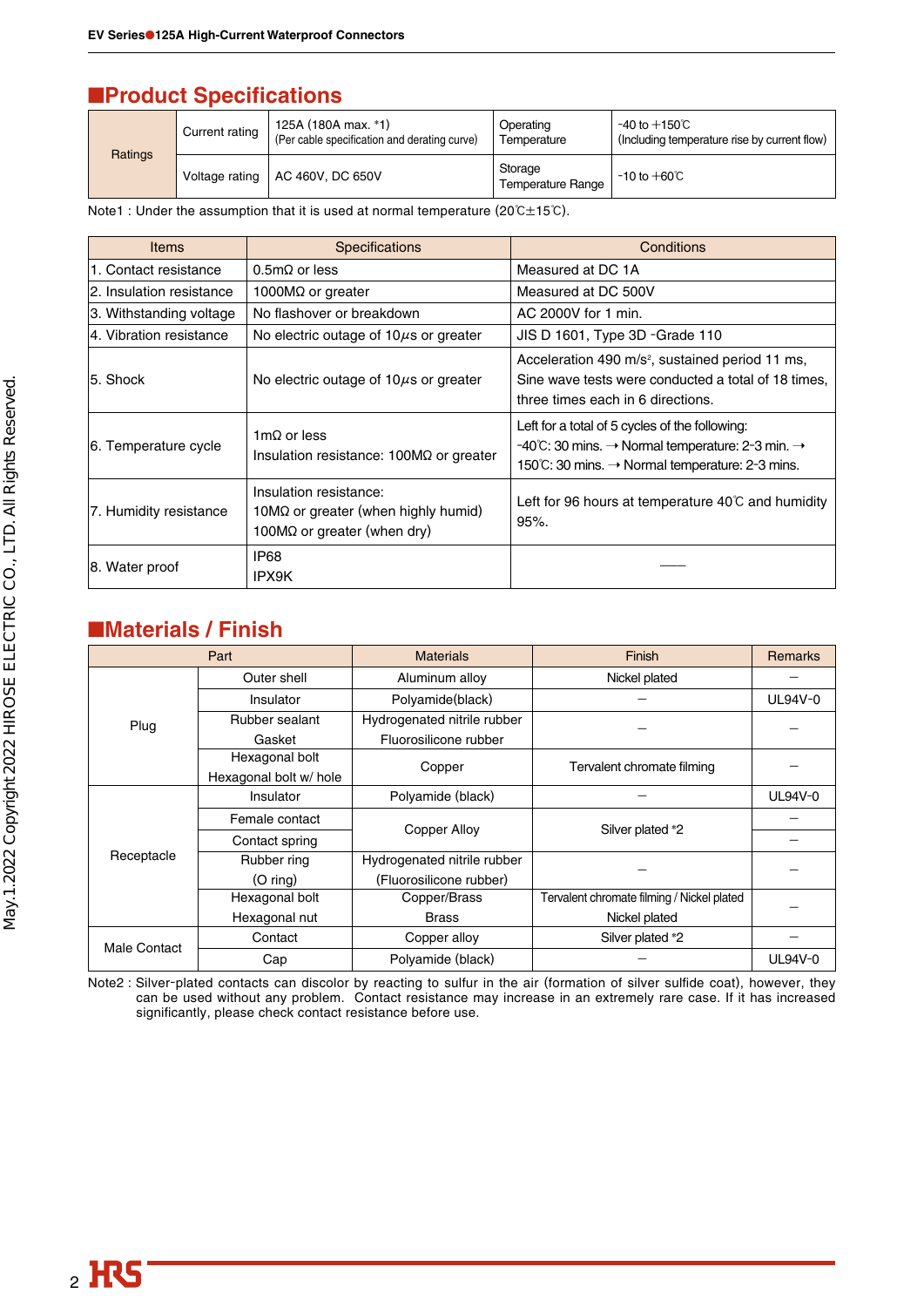# ■**Product Number Structure**

Refer to the chart below when determining the product specifications from the product number. Please select from the product numbers listed in this catalog when placing orders.

| ●Plug |                                                                                                                          |   |  |                                                               |                                            |            |            |                 |   |  |                                       |                                                                                     |
|-------|--------------------------------------------------------------------------------------------------------------------------|---|--|---------------------------------------------------------------|--------------------------------------------|------------|------------|-----------------|---|--|---------------------------------------|-------------------------------------------------------------------------------------|
|       |                                                                                                                          |   |  |                                                               | $\frac{62}{2}$ $\frac{P}{2}$ $\frac{*}{2}$ |            |            |                 |   |  | $-$ 3 $P$ C (**)                      |                                                                                     |
|       |                                                                                                                          |   |  | 3                                                             | $\bullet$                                  |            |            |                 |   |  |                                       |                                                                                     |
|       | <b>•Receptacle</b>                                                                                                       |   |  |                                                               |                                            |            |            |                 |   |  |                                       |                                                                                     |
|       | EV l                                                                                                                     |   |  | 62                                                            |                                            | $R \times$ |            | $\mathbf{3}$    |   |  | S B (**)                              |                                                                                     |
|       |                                                                                                                          | Q |  | ß                                                             | 4                                          |            |            | 6               |   |  | 0                                     |                                                                                     |
|       | ●Male Contact                                                                                                            |   |  |                                                               |                                            |            |            |                 |   |  |                                       |                                                                                     |
|       | EV                                                                                                                       |   |  | P                                                             |                                            | C *        |            |                 |   |  | 1 2 (**)                              |                                                                                     |
|       |                                                                                                                          | О |  |                                                               |                                            |            |            | $\bf \Phi$      | ⋔ |  | 9)                                    |                                                                                     |
|       |                                                                                                                          |   |  | Model Name: EV Series                                         |                                            |            |            |                 |   |  |                                       |                                                                                     |
|       | <b>2</b> Series Number: 1                                                                                                |   |  |                                                               |                                            |            |            |                 |   |  |                                       |                                                                                     |
|       |                                                                                                                          |   |  |                                                               |                                            |            |            |                 |   |  |                                       | Shell Size : The shell size shows the case width of the plug's mating area or outer |
|       |                                                                                                                          |   |  | diameter.                                                     |                                            |            |            |                 |   |  |                                       |                                                                                     |
|       |                                                                                                                          |   |  | Type of Shell: P: Straight plug                               |                                            |            |            |                 |   |  |                                       |                                                                                     |
|       |                                                                                                                          |   |  |                                                               | R : Straight receptacle                    |            |            |                 |   |  |                                       |                                                                                     |
|       |                                                                                                                          |   |  | Symbol for Body Form Type and Applicable Cable Range Type :   |                                            |            |            |                 |   |  |                                       |                                                                                     |
|       |                                                                                                                          |   |  |                                                               |                                            |            |            |                 |   |  | A : Single unit waterproof receptacle |                                                                                     |
|       |                                                                                                                          |   |  |                                                               |                                            |            | 1: Notched |                 |   |  |                                       |                                                                                     |
|       |                                                                                                                          |   |  | <b>6</b> Number of Contacts: Number of contacts is indicated. |                                            |            |            |                 |   |  |                                       |                                                                                     |
|       | Contact Polarity :                                                                                                       |   |  |                                                               |                                            |            |            | P: Male Contact |   |  |                                       |                                                                                     |
|       | S : Female Contact                                                                                                       |   |  |                                                               |                                            |            |            |                 |   |  |                                       |                                                                                     |
|       | <b>8</b> Cable Termination Method :<br>None: Solder termination                                                          |   |  |                                                               |                                            |            |            |                 |   |  |                                       |                                                                                     |
|       | B : Termination by screw tightening                                                                                      |   |  |                                                               |                                            |            |            |                 |   |  |                                       |                                                                                     |
|       | C: Crimp termination                                                                                                     |   |  |                                                               |                                            |            |            |                 |   |  |                                       |                                                                                     |
|       | <b>O</b> Other Specifications : Two-digit figures will be added if changes other than the                                |   |  |                                                               |                                            |            |            |                 |   |  |                                       |                                                                                     |
|       |                                                                                                                          |   |  |                                                               | above are made in the specifications.      |            |            |                 |   |  |                                       |                                                                                     |
|       |                                                                                                                          |   |  | Contact Type : 1 : Loose piece contacts                       |                                            |            |            |                 |   |  |                                       |                                                                                     |
|       |                                                                                                                          |   |  |                                                               |                                            |            |            |                 |   |  |                                       |                                                                                     |
|       | <b>O</b> Contact Form, Size: Serial numbers $(1,2,3,\cdots)$ will be changed.<br>Plating Specification: 2: Silver plated |   |  |                                                               |                                            |            |            |                 |   |  |                                       |                                                                                     |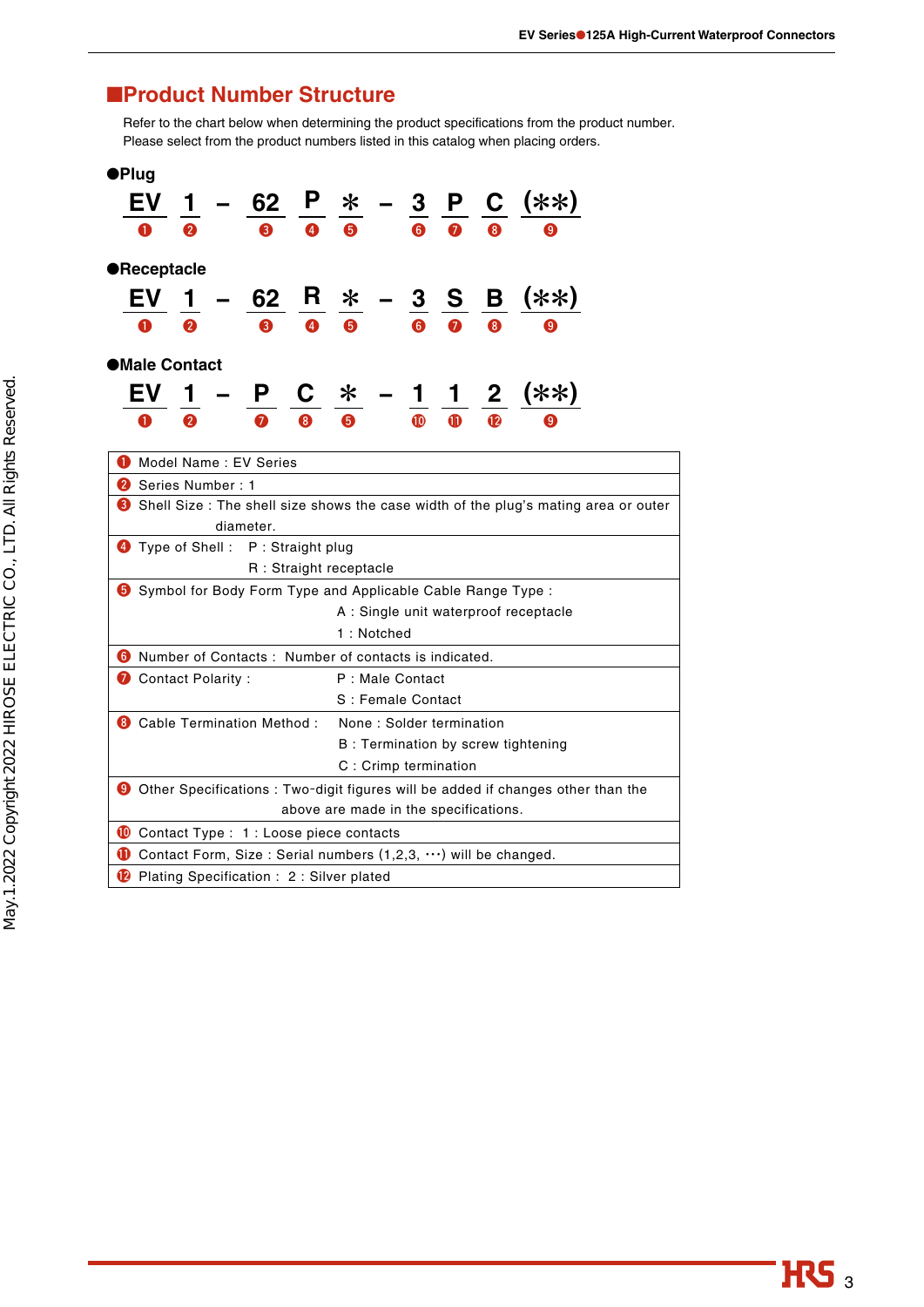

| Part No.    | HRS No.    | No. of contacts | Packaging |
|-------------|------------|-----------------|-----------|
| EV1-62P-3PC | 139-0001-0 |                 |           |
| EV1-62P-2PC | 139-0007-7 |                 |           |



| Part No.     | HHS NO.    | NO. OF CONTACTS | <i>v</i> aterproofing     | <b>Packaging</b> |
|--------------|------------|-----------------|---------------------------|------------------|
| EV1-62R-3SB  | 139-0002-3 |                 | Waterproof in mated state |                  |
| EV1-62RA-3SB | 139-0003-6 |                 |                           |                  |
| EV1-62RA-2SB | 139-0008-0 |                 | Waterproof as single unit |                  |

# B**Male Contacts**





| Part No.          | HRS No.       | Packaging  |
|-------------------|---------------|------------|
| EV1-PC-112 *3     | 139-0004-9    | 3 pcs/pack |
| EV1-PC-112 (01)*3 | 139-0004-9 01 | 2 pcs/pack |

Note3 : EV1-PC-112, EV1-PC-112(01) is the recommended contact when using the electric oil pressure crimping tool.





| Part No.           | HRS No.       | Packaging  |
|--------------------|---------------|------------|
| EV1-PC1-112 *4     | 139-0005-1    | 3 pcs/pack |
| EV1-PC1-112(01) *4 | 139-0005-1 01 | 2 pcs/pack |

Note4 : EV1-PC1-112, EV1-PC1-112(01) is the recommended contact when using the manual oil pressure crimping tool.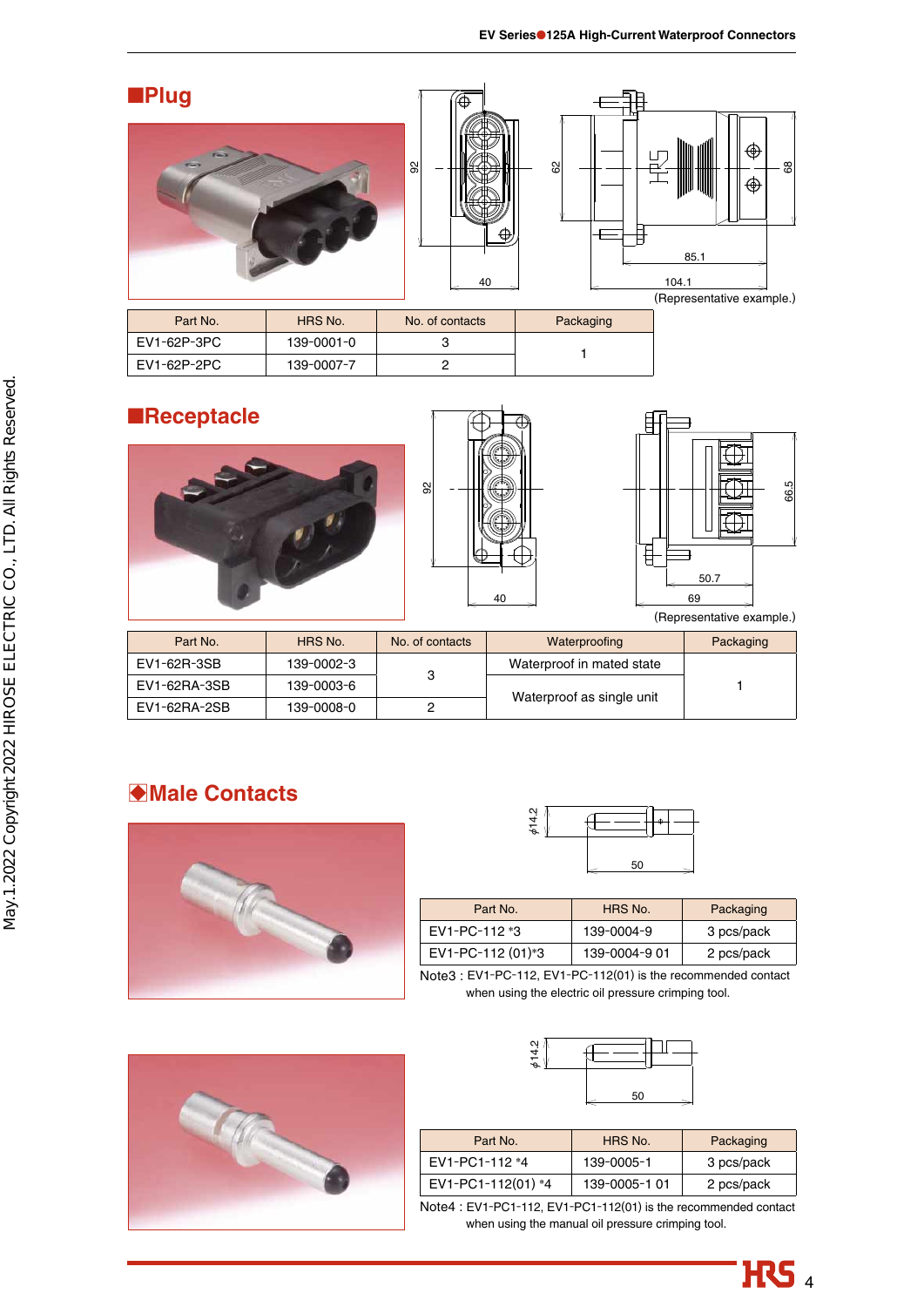# B**Plug : Recommended Cable Specifications and Manufacturer**

|                              | Recommended Electric Cable Manufacturer | Product Name (Part No.)                                                                                       |                       |  |
|------------------------------|-----------------------------------------|---------------------------------------------------------------------------------------------------------------|-----------------------|--|
|                              | Hitachi Cable, Ltd.                     | Shielded Cable for Electrical Vehicle<br>100°C heat resistance: A-LFF-SB<br>200°C heat resistance: A-LFF-F-SB |                       |  |
|                              | <b>Items</b>                            | Unit                                                                                                          | <b>Specifications</b> |  |
|                              | Number of wires                         | -                                                                                                             |                       |  |
|                              | Nominal cross-section area              | mm <sup>2</sup>                                                                                               | 20                    |  |
| Conductor                    | Composition                             | # of wires/mm                                                                                                 | 19/13/0.32TA (*5)     |  |
|                              | Outer diameter                          | mm                                                                                                            | 6.5                   |  |
|                              | Separator thickness                     | mm                                                                                                            | 0.05                  |  |
| Insulator                    | Standard thickness                      |                                                                                                               | 1.1                   |  |
|                              | Outer diameter                          | mm                                                                                                            | $8.55 - 9.05$         |  |
| Braided shield (*6)          | Composition                             | Strands/Wires<br>mm                                                                                           | $8/24/0.18TA$ (*5)    |  |
|                              | <b>Braid thickness</b>                  | mm                                                                                                            | 0.45                  |  |
| Sheath<br>Standard thickness |                                         | mm                                                                                                            | 1.0                   |  |
|                              | Outer diameter in finished state        | mm                                                                                                            | 11.25-11.75           |  |

Note5 : TA indicates a tin plated soft copper wire. Note6 : Braided shield is not waterproof structure.



### **Receptacle : Recommended Sizes of Copper Bus Bar and Round Bare Crimp Connector**

|                                                          | Width [mm] | Thickness [mm] |
|----------------------------------------------------------|------------|----------------|
| Copper Bus Bar                                           |            | 3 to 4         |
| Round Bare Crimp Connector (*7) (Size 22 is recommended) | 16mm max.  |                |

Note7 : When connecting with a round, bare crimp contact, please use a plain washer (for M6 [outer diameter  $\phi$ 16 $\leq$ , thickness 1.6mm]). Assemble the plain washer between the round bare crimp contact and the hexagonal bolt, not between the round bare crimp contact and the contact. When using a copper-tube crimp contact instead of a round bare crimp contact, use the one with the maximum width of 16mm and the thickness of 3.6mm. In this case, no plain washer is required.

# **Applicable Tool/Jig**

| Tool/Jig                                                | Part No.      | HRS No.    | <b>Remarks</b>                                                  |
|---------------------------------------------------------|---------------|------------|-----------------------------------------------------------------|
| Contact extraction tool                                 | EV1-PC-TP     | 150-0251-5 |                                                                 |
| Manual oil pressure crimping tool *8                    | HT111 / 9H-60 | 902-1515-2 | Equivalent model:<br>9H-60 manufactured by Izumi Product Co.    |
| Electric oil pressure crimping tool *8   HT112/REC-150F |               | 902-1516-5 | Equivalent model:<br>REC-150F manufactured by Izumi Product Co. |

Note8 : Applicable tools are JIS C 9711 Compression Tools for Wire Connectors of Interior Wiring (JIS general tools). As crimping performance varies by tool, please use the recommended tool.